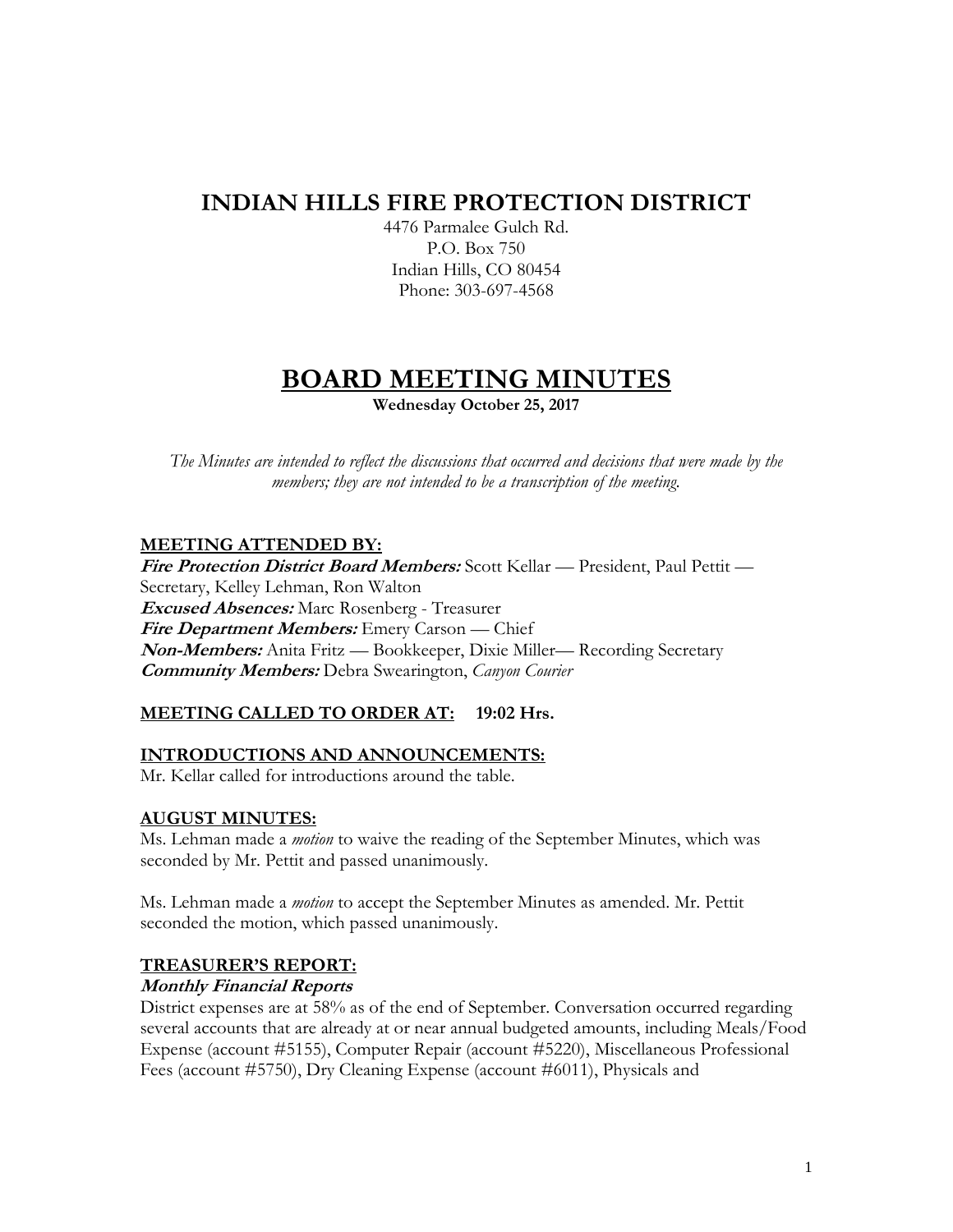Immunizations (account #6025), EMS Supplies (account #6045), Apparatus Repair and Maintenance (account #6320) and Communication Expense (account #6400).

Minimal conversation occurred regarding the monthly checks and credit card expenses. In the memo for Keystone Lodge the EMSAC should be SDA.

Mr. Pettit made a *motion* to approve checks #13209-13224, plus automated payments, credit card expenses, and bank fees. Ms. Lehman seconded the motion, which passed unanimously.

# **Budget for 2018**

The 2018 budget was presented and will be finalized in the November meeting. There was discussion of reducing 5255 (General Ins/Board Member Bond) to \$100, is 5310 (election expense) high enough, increases in 6400 (communication) especially 6415 (radio replacement) and 6421 which will be Jeffcom costs which are unknown at this time. Lots of discussion about replacement budgeted in 2017 for replacement of ATV, chief looking at getting grant money to help pay for it but that will be in 2018, so want to move the 5,000 from 2017 to 2018 so a 10,000 budget line for a replacement.

# **DEPARTMENT/OFFICERS' REPORTS:**

**Fire Marshal — Randy Rudloff** Not present.

# **Chief — Emery Carson**

Mr. Carson shared the PUC approved E 911 phone rate for JCECA from .70 to \$1.15 in January.

Mr. Carson provided the latest JEFFCOM rates, but not final.

Mr. Carson updated that the UPS and Microwave equipment install at Mt. Lindo for a single channel dispatch has a completion date early 2018. Mr. Kellar wants to reach out to K&S for a quote.

Mr. Carson shared that Lt. Fassula scraped a car on the October 13<sup>th</sup> call with his POV and was provided an estimate of the repair. Discussion resulted in paying the collision center once the work is complete. Mr. Carson will discuss with the collision center. For future issues of this nature the board agreed that if a member is in their own personal vehicle but are on duty we will cover it.

Mr. Carson concluded his report by summarizing the calls for the month, which total 11 to date and 260 year to date.

**Assistant Chief — Marc Rosenberg** Not present.

**Fire Captain — Scott Case** Not present.

**EMS Captain — Bob Fager**